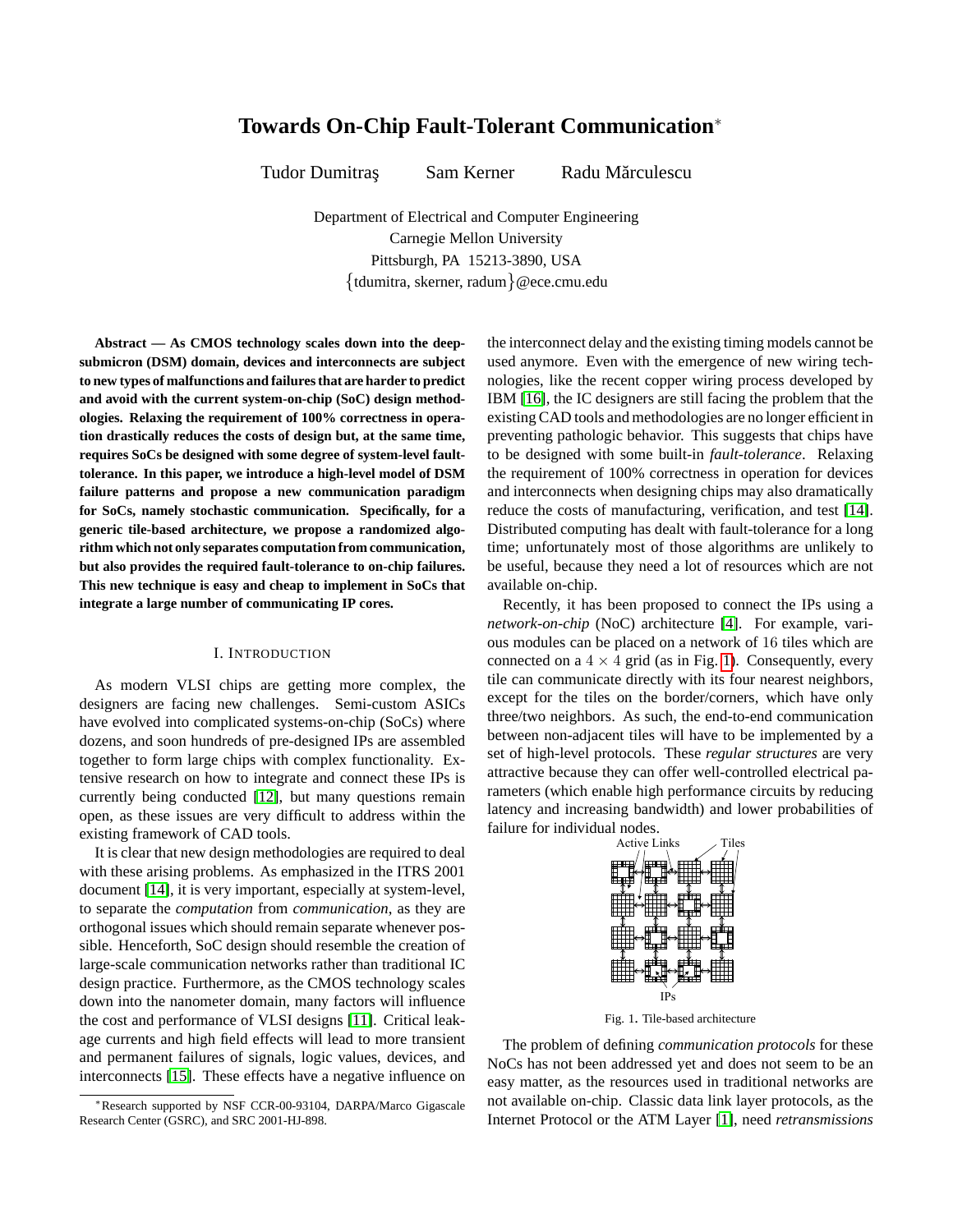<span id="page-1-0"></span>in order to deal with incorrect data, thus significantly increasing the overall latency. Generally speaking, simple *deterministic* algorithms do not cope very well with random failures [\[10\]](#page-7-0). On the other hand, the cost of implementing full-blown *adaptive routing* for the NoCs is prohibitive because of the need of very large buffers, lookup tables and complex shortest-path algorithms [\[1\]](#page-7-0).

To address these problems, the present paper introduces a new communication paradigm called *on-chip stochastic communication*. We place ourselves in an NoC context, as in Fig. [1.](#page-0-0) The IPs communicate using a probabilistic broadcast scheme, similar to the *randomized gossip protocols* [\[5\]](#page-7-0). If a tile has a packet to send, it will forward the packet to a randomly chosen subset of the tiles in its neighborhood. This way, the packets are *diffused* from tile to tile to the entire NoC. Every IP then selects from the set of received messages only the ones that have its own ID as the destination.

This simple algorithm achieves many of the desired features of the future NoCs. As shown later in this paper, the algorithm provides:

- *separation between computation and communication*, as the communication scheme is implemented in the network logic and is transparent to the IPs;
- *fault-tolerance* since a message can still reach its destination even under severe levels of DSM failures on the chip;
- *low latency* since it does not require retransmissions (our results indicate great improvements over a bus-based solution);
- *design flexibility* since it provides a mechanism to tune the tradeoff between performance and energy consumption.

In summary, we propose a fault-tolerant solution for the NoC communication which lowers the production costs, simplifies the design, and can be customized for various applications and architectures.

This paper is organized as follows: first, we review previous work relevant to this paper. In Section III, we introduce our approach and present the metrics for performance evaluation. In Section [IV,](#page-4-0) we show experimental results that clearly indicate the great potential of this approach. Finally, we conclude by summarizing our main contribution.

## II. PREVIOUS WORK

Our communication scheme is derived from a class of randomized broadcast primitives called *gossip algorithms* [\[5\]](#page-7-0), that have been used before in computer networks and distributed databases. The behavior of such a communication scheme is similar to the spreading of an epidemic, which usually is disseminated exponentially fast [\[2\]](#page-7-0).

Demers et al. [\[5\]](#page-7-0) proposed to use randomized gossip for the lazy update of data objects in a database replicated at many sites and proved that, with their algorithm, the updates are spread *exponentially* fast among the instances of the database. Several networking protocols have been developed based on

the same principles, as the gossip protocols proved to be very *scalable* and to maintain a *steady throughput* [\[3, 1\]](#page-7-0). More recently, these types of algorithms have been applied to networks of sensors [\[6\]](#page-7-0). Their ability to limit the communication to local regions and to support light-weight protocols, while still accomplishing their task, is appealing to applications where power, complexity and size constraints are critical. We argue that this paradigm can be successfully applied to the SoCs as well, especially for NoC architectures like the one in Fig. [1.](#page-0-0)

From a design perspective, in order to deal with node failures, Valtonen et al. [\[17\]](#page-7-0) proposed an architecture based on autonomous, error-tolerant cells. In their approach, all cells can be tested at any time for errors and, if needed, disconnected from the network by the other cells. However, the authors do not specify the communication scheme which would ensure the desired fault-tolerance on such architectures. Furthermore, the problem of data upsets (see Section A) and their impact on NoC communication has not been addressed yet, so our paper fills an important gap in this research area of on-chip networks.

#### III. DESCRIPTION OF PROPOSED APPROACH

In what follows, we propose a failure model for NoCs and introduce a new class of protocols that we call *on-chip stochastic communication*. The properties and advantages of this communication scheme are discussed in detail in the following sections.

## A. A Failure Model for NoCs

Several failure models have been identified in the traditional networking literature [\[7\]](#page-7-0). *Crash failures* are *permanent* faults which occur when a node halts prematurely or a link disconnects, after having behaved correctly until the failure. *Transient* faults can be either *omission failures*, when links lose some messages and nodes intermittently omit to send or receive, or *arbitrary failures* (also called Byzantine or malicious), when links and nodes deviate arbitrarily from their specification, corrupting or even generating spurious messages.

However, as some of these models are not very relevant to the on-chip networks, we have developed a fault model that is more suited to the NoC context. Because of crosstalk and electromagnetic interference, the most common type of failures in DSM circuits will be data transmission errors (also called *upsets*) [\[14\]](#page-7-0). Simply stated, if noise in the interconnect causes a message to be scrambled, a *data upset* error will occur; these errors are subsequently characterized by a probability  $p_{upset}$ . Another common failure appears when a message is lost because of buffer overflow; this is modeled by probabilities  $p_{send\_miss}$  if it happens in a send buffer and  $p_{recv\_miss}$  for a receive buffer. Since our algorithm treats scrambled messages as lost messages (see Section [B\)](#page-2-0), we can combine these three probabilities into one,  $p_{lost}$ , which gives the odds that a message transmission fails; that is:

$$
p_{lost} = p_{upset} + p_{send\_miss} + p_{recv\_miss}
$$
 (1)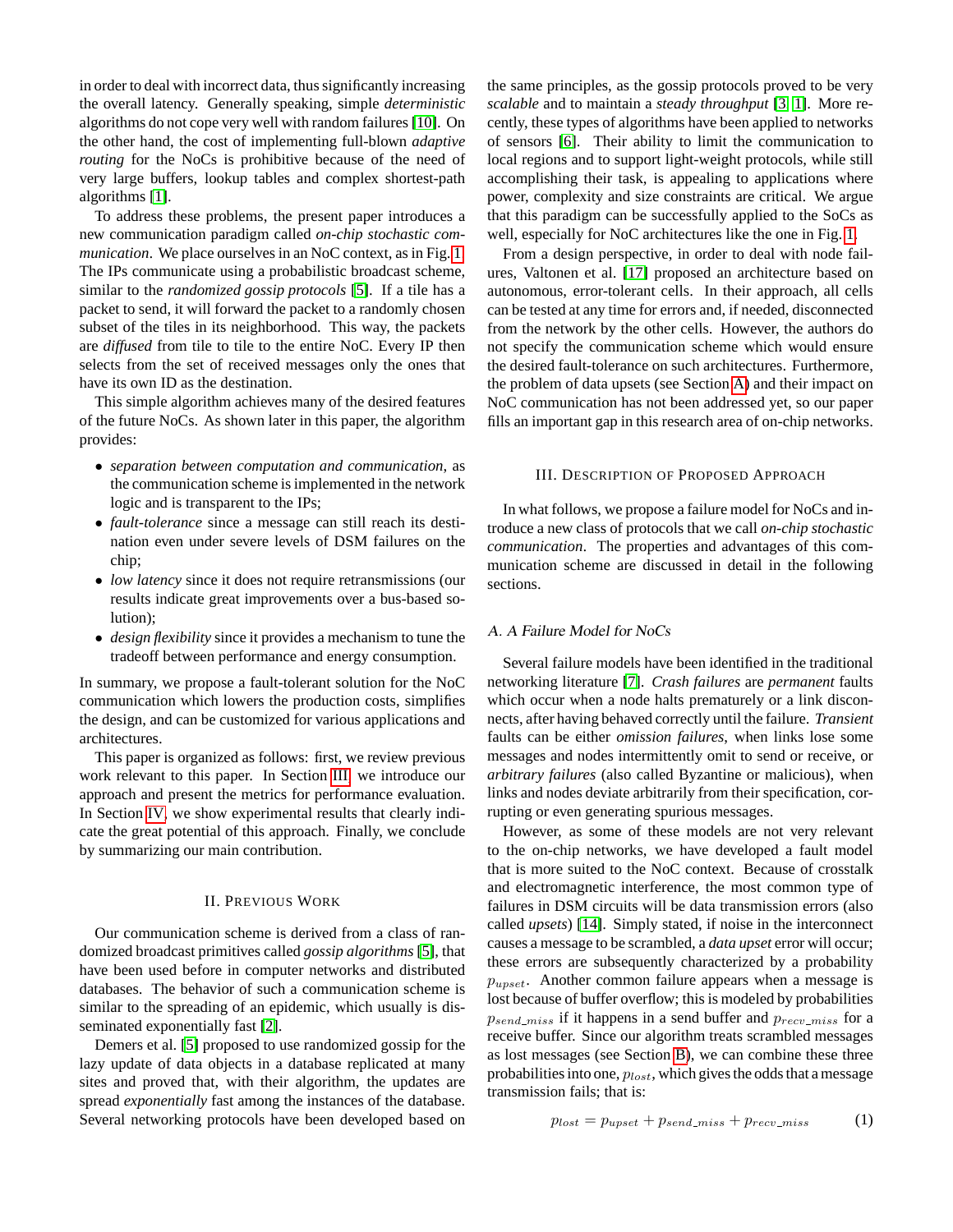<span id="page-2-0"></span>Furthermore, in order to show that our algorithm can work on partially defective chips (thus helping to reduce the verification costs), we allow tiles and links to be manufactured unreliably. Summarizing, the fault model we propose depends on the following parameters:

- $p_{lost}$ , the probability a message is lost (either because of *data upsets*, or because of *buffer overflows*);
- $p_{tiles}$ , the probability a tile is non-functional from manufacturing;
- $p_{links}$ , the probability a link is defective from manufacturing.

If the links are experiencing arbitrary failures, we must also consider how the information transmitted is altered. If a message contains  $n$  bits, the error vector is defined as:  $\underline{e} = (e_1, e_2, \dots, e_n)$ , where  $e_i = 1$  if an error occurs in the  $i^{\text{th}}$ transmitted bit and  $e_i = 0$  otherwise. If all  $2^n - 1$  non-null error vectors are equally likely to occur, we have the *random error vector model*. In this model the probability of  $\epsilon$  does *not* depend on the number of bit errors it contains, therefore:

$$
p_{upset} = \sum_{e \neq 0} P[e] = (2^n - 1) p_v \approx 2^n p_v \Rightarrow p_v \approx \frac{p_{upset}}{2^n}
$$

where  $p_v$  is the probability of an error vector  $\epsilon$ . In contrast, in the *random bit error model*,  $e_1 \ldots e_n$  are independent of each other, so:

$$
p_{upset} = 1 - \sum_{\underline{e}=0} P[\underline{e}] = 1 - (1 - p_b)^n \approx np_b \Rightarrow p_b \approx \frac{p_{upset}}{n}
$$

where  $p_b$  is the probability of a bit error.

We believe that considering this stochastic failure model is an important step towards solving the fault-tolerant communication problem, as it emphasizes the non-deterministic nature of DSM faults. This suggests that a stochastic approach (described subsequently) is best suited to deal with these realities.

## B. Stochastic Communication

Traditionally, data networks have dealt with fault-tolerance by using complex algorithms, like the Internet Protocol or the ATM Layer [\[1\]](#page-7-0). However, these algorithms require a lot of resources that are not available on-chip and they are not always capable to guarantee a constant low latency, which is vital for SoCs. For example, in these protocols, the packets are protected by a *cyclic redundancy code (CRC)*, which is able to detect if a packet contains correct or upset data. If an error is detected, the receiver will ask for the retransmission of the scrambled messages. This method is known as the *automatic retransmission request (ARQ)* paradigm, and it has the disadvantage that it increases the communication latency. Another approach is the *forward error correction (FEC)*, where the errors are corrected directly by the receiver by using an error correction scheme, like the Reed-Solomon codes. FEC is appropriate when a return channel is not available, as for instance in deep-space communications or in audio CD recordings. FEC, however, is less reliable than ARQ and incurs significant additional processing complexity [\[1\]](#page-7-0).

In light of these considerations, we propose a *fast* and *computationally lightweight* paradigm for the on-chip communication, based on an error detection / multiple transmissions scheme. The key observation behind our strategy is that at chip-level bandwidth is less expensive than in traditional networks, because of existing high-speed buses and interconnection fabrics which can be used for the implementation of an NoC. Therefore, we can afford to have more packet transmissions than in the previous protocols in order to simplify the communication scheme and guarantee low-latencies.

We implement the end-to-end communication between the tiles of an NoC using a *probabilistic broadcast* algorithm [\[3\]](#page-7-0). A message propagates from tile to tile until the entire network becomes aware of it. The message is spread *exponentially fast*, and after  $O(\log_2 n)$  stages it reaches *all* the tiles *with high probability (w.h.p.)*<sup>1</sup> (see Section [D\)](#page-3-0). However, the message might reach its destination before the broadcast is completed, so the spreading could be terminated even earlier. In order to do this, we assign a *time to live* (TTL) to every message upon creation and decrement it at every hop until it reaches the value 0; then the message is destroyed. This will lead to important bandwidth and energy savings, as shown in Section [IV.](#page-4-0)

During transmission, packets are protected against data upsets by a CRC; if an error is discovered, then the packet will be discarded. Because a packet is retransmitted many times in the network, the receiver does *not* need to ask for retransmission, as it will receive the packet again anyway. Furthermore CRC encoders and decoders are easy to implement in hardware, as they only require one shift register [\[1\]](#page-7-0).

An example of a simple Producer – Consumer application is shown in Fig. [2.](#page-3-0) On an NoC with 16 tiles, the Producer is placed on tile 6 and the Consumer on tile 12; tiles 4, 5, 13 and 15 are assumed dead. Suppose the Producer needs to send a message to the Consumer. Initially the Producer sends the message to a randomly chosen subset of its neighbors (e.g. tiles 2 and 7 in Fig. [2-](#page-3-0)a). At the second gossip round, tiles 6, 2, 7 (the Producer and the tiles that have received the message during the first round) forward it in the same manner. After this round, eight tiles  $(6, 2, 7, 1, 3, 8, 10, 11)$  know the message and are ready to send it to the rest of the network. At the third gossip round, the Consumer finally receives the packet from tiles 8 and 11. Note that:

- If one of the tiles tries to send the message to a faulty tile (in Fig. [2-](#page-3-0)(c) tile 3 tries to send to tile 4), nothing will happen because the receiver is not functioning correctly.
- If the packet transmitted by tile 8 is affected by a data upset, the Consumer will discard it, as it receives from tile 11 another copy of the same packet.
- The Producer needs *not* know the location of the Consumer, the message will still arrive at the destination *(w.h.p.)*.
- The message reaches the Consumer before the full broadcast is completed (tiles 14 and 16 have not yet received the message).

<sup>&</sup>lt;sup>1</sup>The term *with high probability* means with probability at least  $1 - O(n^{-\alpha})$  for some positive constant  $\alpha$ .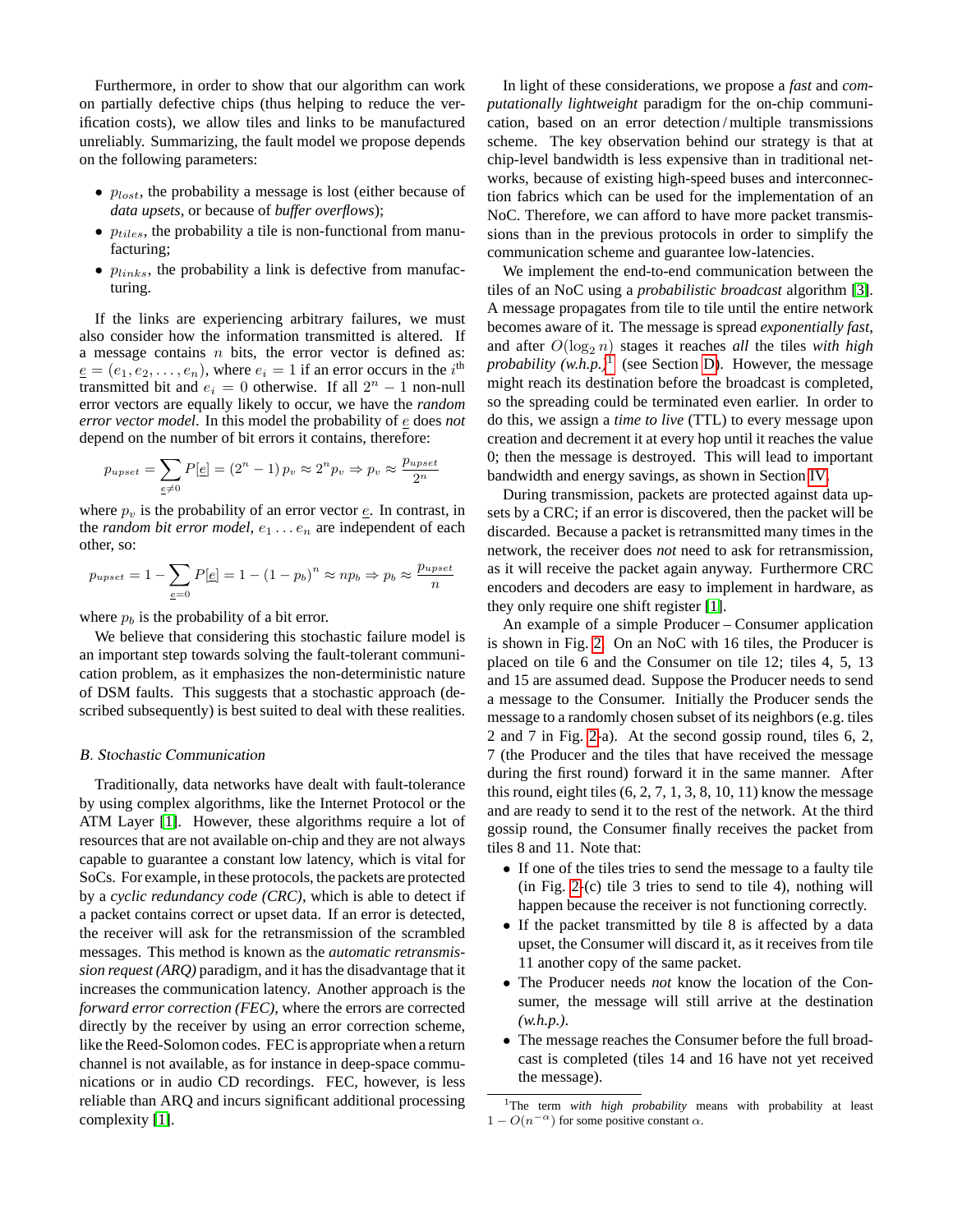<span id="page-3-0"></span>

Fig. 2. Producer – Consumer application implemented on a stochastically communicating NoC

**1 2 3 4** links are concurrent. A tile forwards the packet that is available **5 6 7 8** random decision (with probability p) whether or not to transmit how this probability can be used to tune the tradeoff between **13 14 15 16**  that can choose randomly whether or not an incoming packet standard set theory notations). The tasks executed by nodes and is to be transmitted or not). This design choice is *not* vital for The pseudocode for this algorithm is shown in Fig. 3 (with to be sent to all four output ports, then every active link makes a the message to its outbound tile. In Section [IV,](#page-4-0) we will show performance and energy consumption. In our implementation, the links are assumed to be *active* (they have some control logic the performance of the algorithm; the random decision could be implemented in the tiles instead of the links. However, this further emphasizes the separation between computation and communication in the on-chip networks.

| Every tile executes:<br>INITIALIZATION:<br>$msq_list \leftarrow \emptyset$                                                                                         |
|--------------------------------------------------------------------------------------------------------------------------------------------------------------------|
| AT EVERY GOSSIP ROUND:                                                                                                                                             |
| $msg\_list \leftarrow msg\_list \cup \{m \text{ received }  $ CRC_OK(m)}<br>$\forall m \in \texttt{msg\_list} \qquad m.\texttt{TTL} \leftarrow m.\texttt{TTL} - 1$ |
| $msg\_list \leftarrow msg\_list \setminus \{m \in msg\_list \mid m.TTL =$                                                                                          |
| 0 }                                                                                                                                                                |
| WHEN NEW MESSAGE $m$ is generated:                                                                                                                                 |
| $m$ .TTL $\leftarrow$ initial.TTL                                                                                                                                  |
| $msg\_list \leftarrow msg\_list \cup \{m\}$                                                                                                                        |
| Every link executes:<br>INITIALIZATION:                                                                                                                            |
| $in \leftarrow$ inbound node                                                                                                                                       |
| $out \leftarrow$ outbound node                                                                                                                                     |
| AT EVERY GOSSIP ROUND:                                                                                                                                             |
| with probability $p:$ out receives in msq.list                                                                                                                     |

Fig. 3. The on-chip gossip algorithm

## C. Energy Metrics

To estimate this algorithm's energy consumption, we take into consideration the total number of packets sent in the NoC, since these transmissions account for the switching activity at network level. This is expressed by Eq. 2, where  $N_{packets}$  is the total number of messages generated in the network,  $S$  is the average size of one packet (in bits) and  $E_{bit}$  is the energy consumed per bit:

$$
E_{total} = E_{computation} + E_{communication}
$$
  
= 
$$
E_{computation} + N_{packets} S E_{bit}
$$
 (2)

 $(E_{computation})$ . Since we are trying to analyze here the performance and properties of the *communication scheme*, estimating  $N_{packets}$  can be estimated by simulation, S is applicationdependent, and  $E_{bit}$  is a parameter from the technology library. As shown in Eq. 2, the total energy consumed by the chip will be influenced by the activity in the computational cores as well the energy required by the computation is not relevant to the present paper. This can be added, however, to our estimations from Section [IV](#page-4-0) to get the combined energy values.

#### D. Performance Metrics

A *broadcast round* is the time interval in which a tile has to finish sending all its messages to the next hops; this will usually take several clock cycles. The optimal duration of a round  $T_R$  can be determined using Eq. 3, where f is the maximum frequency of any link,  $N_{packets/round}$  is the average number of packets that a link sends during one round (which is application-dependent), and  $S$  is the average packet size.

$$
T_R = \frac{N_{packets/round} S}{f}
$$
 (3)

Although there are no references in the literature on how these algorithms should be implemented in a real system, the gossip-based broadcast has been theoretically studied for a fully connected mesh network [\[13\]](#page-7-0). It can be proved that, if  $S_n$  is the number of rounds until everybody receives the gossip, then:

$$
S_n = \log_2 n + \ln n + O(1) \quad \text{as} \quad n \to \infty \tag{4}
$$

with probability 1. Therefore, after  $O(\log_2 n)$  rounds (where  $n$  represents the number of nodes in the network) all the nodes have received the message *w.h.p.* [\[9\]](#page-7-0) (see Fig. 4). However, as in the previous example, the message can reach its destination before the broadcast is completed, so the number of rounds actually needed for the end-to-end communication could be even smaller.



Fig. 4. Message spreading using randomized gossip in a 1000 node network

Randomized gossip performs better than the deterministic algorithms under the presence of faults:  $F$  node crash failures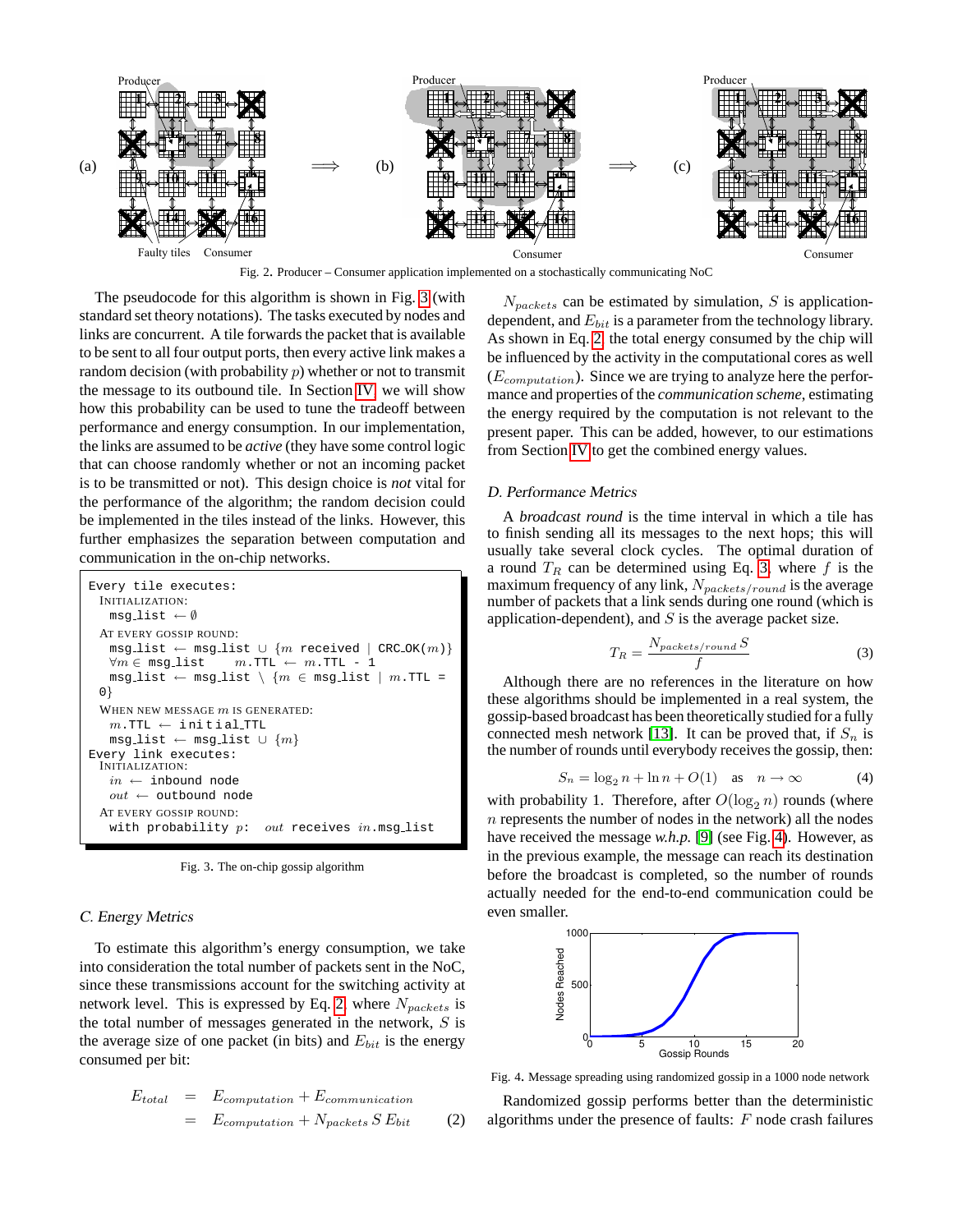<span id="page-4-0"></span>result in only  $O(F)$  nodes that do not receive the message [\[9\]](#page-7-0). Furthermore, the fact that we don't store or compute the shortest paths (as in the case of dynamic routing) makes this algorithm *computationally lightweight*, simpler and easier to customize for every application and interconnection network.

The following parameters are relevant to our analysis:

- The *number of broadcast rounds needed* is a direct measure of the inter-IP communication *latency*;
- The *total number of packets* sent in the network shows the bandwidth required by the algorithm and can be controlled by varying the message TTL;
- The *fault-tolerance* evaluates the algorithm's resilience to abnormal functioning conditions in the network;
- The *energy consumption*, computed with Eq. [2.](#page-3-0)

# E. Possible Design Methodology for Stochastic Communication

The design flow for an SoC using stochastic communication would need the following steps: 1) identify and describe the concurrent modules that compose the application; 2) design the IPs that will implement these modules, or select them from an existing IP library; 3) map and place the IPs on an off-the-shelf NoC, which will take care of all the communication between them.

The chip's correct functional behavior still needs to be validated, but extensive verification and integration tests can be completely avoided. The stochastic protocol makes the *communication fault-tolerant in nature* and, as shown in Section IV, in some cases the IPs can be duplicated in order to increase the fault-tolerance of the computation as well.

It is obvious that such a methodology will lower drastically the costs of SoC design, especially if a large library of IPs is available. This would enable the mass production of low-cost, disposable devices which need not have the 100% robustness and reliability of traditional VLSI chips.

#### IV. PRACTICAL CONSIDERATIONS AND RESULTS

Stochastic communication can have a wide range of applicability, ranging from parallel SAT solvers and multimedia applications, to periodic data acquisition from non-critical sensors. In order to demonstrate our technique, we choose a classic parallel application, the Fast Fourier Transform, and simulate it in a stochastically communicating NoC environment. In this section we discuss our results for this setup.

We have implemented our algorithm in Matlab's Stateflow, a tool for describing and simulating concurrent behavior of complex systems, which uses a formalism defined in [\[8\]](#page-7-0). In our simulations we assume the failure model described in Sec-tion [A,](#page-1-0) which has the following parameters:  $p_{tiles}$  and  $p_{links}$ , the proportions of tiles and links that are defective from construction, and  $p_{lost}$ , the combined probability that a packet is scrambled during transmission or dropped because of buffer overflow. As realistic data about failure patterns in regular SoCs are currently unavailable, we exhaustively explore here the parameter space of our failure model. Another important parameter that we vary is  $p$ , the probability that a packet is forwarded over a link (see Section [B\)](#page-2-0). We compare here four versions of the stochastic communication, obtained for different values of the parameter p:

- the *network flooding*, which is a deterministic algorithm where the tiles send the messages to all their neighbors all the time;
- three versions of the *randomized gossip algorithm* described in Fig. [3,](#page-3-0) which differ in the probability that the links transmit the message to the neighbors (we have used  $p = 0.75$ ,  $p = 0.5$  and  $p = 0.25$ ).

The reason why we are comparing our protocol with the flooding algorithm is because the latter is the simplest example of a deterministic broadcast protocol. The flooding algorithm is also optimal with respect to latency; that is, the number of intermediate hops between source and destination is always equal to the Manhattan distance between the two tiles. We will show that our protocol has a latency close to this optimum. The flooding is, however, *extremely* inefficient with respect to the bandwidth used and the energy consumed, while the gossip algorithm allows us to tune the tradeoff between energy and performance by varying the probability of transmission  $p$ .

## A. Case Study: The Two-Dimensional Fast Fourier Transform

The Fourier Transform has multiple applications in linear systems analysis, antenna studies or signal processing. Its most common implementation is known as the Fast Fourier Transform (FFT), which is currently one of the largest single consumers of floating-point cycles in modern CPUs and is extensively used in multimedia and wireless communication chips. The Discrete Fourier Transform of  $N$  samples is defined as:

$$
\hat{x}(k) = \frac{1}{N} \sum_{n=0}^{N-1} x(n) e^{-\frac{2i\pi}{N}kn} \qquad (5)
$$
\n
$$
= \begin{cases}\n\frac{1}{2} \left( \hat{x}_1(k) + e^{-\frac{2i\pi}{N}k} \hat{x}_2(k) \right) & \text{for } k < \frac{N}{2} \\
\frac{1}{2} \left( \hat{x}_1(k) - e^{-\frac{2i\pi}{N}k} \hat{x}_2(k) \right) & \text{for } k > \frac{N}{2}\n\end{cases}
$$

where  $\hat{x}_1(k) = \hat{x}(2k)$  and  $\hat{x}_2(k) = \hat{x}(2k+1)$ .

Hence a recursive divide and conquer algorithm will be used to compute the FFT of N samples (Fig. [5\)](#page-5-0). This reduces the number of operations from  $O(N^2)$  to  $O(N \log_2 N)$ . Using this scheme, the FFT algorithm can also be implemented on a parallel architecture. Every node in the tree from Fig. [5](#page-5-0) represents a parallel process. The leaves compute the FFT on a small number of samples and send the results back up to the root, which will finally assemble the full FFT.

Because of its wide-spread use in engineering problems and especially in image and multimedia processing, we have decided to analyze the *two-dimensional FFT* algorithm (FFT2), which is a generalization of the above scheme, where every node has 4 children instead of 2. We mapped this application onto a  $4 \times 4$  NoC, running the gossip algorithm described in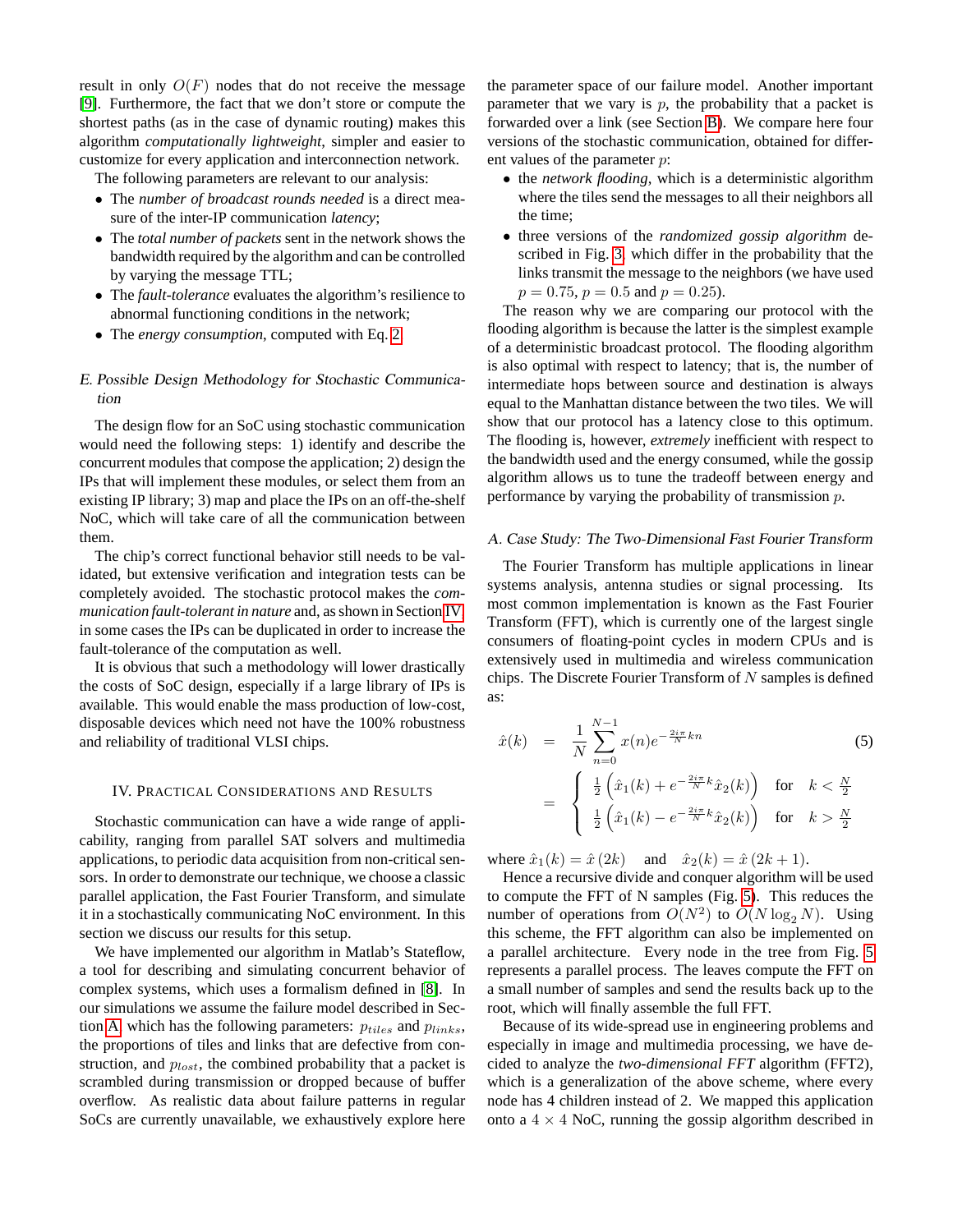<span id="page-5-0"></span>

Section [III.](#page-1-0) As mentioned before, the gossip algorithm provides a natural fault-tolerance to the inter-IP *communication*. In order to increase the *computation*'s fault-tolerance as well, each module can be duplicated, such that if one is located on a dysfunctional tile, the other one will still be able to finish the task.

We test these algorithms in an unreliable NoC environment, assuming that failures occur according to the model in Section [A.](#page-1-0) We evaluate the *latency*, *the energy dissipation* and the *fault-tolerance* of our approach. The results presented in this section were obtained after several repeated simulations. Since we are dealing with probabilistic protocols, we present average values for estimated parameters and indicate their standard deviation.

A summary of our results is given in Tables [I](#page-6-0) and [II.](#page-6-0) For example, the second row of Table [I](#page-6-0) shows that, when the probability of an unsuccessful transmission is  $p_{lost} = 0.2$ , depending on the algorithm used the broadcast of the first message takes 5–30 rounds to reach all the tiles, FFT is computed after 5–16 rounds, there are 444–811 packets transmitted in the network, with an average energy consumption of 7.61–21.29 nJ per mes-sage bit<sup>2</sup>. The second row of Table [II](#page-6-0) shows the number of rounds needed to finish: the initial broadcast / the computation of FFT2, for different levels of tile and link failures, when  $p_{lost} = 0.2$ .

## **A.1 Latency**

The evolution of the initial broadcast is shown in the upper half of Fig. 6. The spread soon reaches a stage of explosive growth and the whole network becomes aware of the message after a small number of rounds. The shape of these curves is similar for all four algorithms tested and is very close to the one predicted by theory (Fig. [4\)](#page-3-0). The presence of transmission failures slows down the spreading (the dashed line in Fig. 6), but still the message reaches all the tiles.

In the lower part of Fig. 6, we note that stochastic communication with probability of transmission  $p = 0.5$  has a latency very close to the optimal one (displayed by the flooding algorithm) when up to 50% of the sent packets get corrupted. On average, we notice that replies come back *before* the full broadcast of the original message is completed, which suggests that the spreading process could be stopped sooner by specifying a finite TTL value. The standard deviation (shown by the error bars in Fig 6) is small, which proves that stochastic



Fig. 6. Latency of the Stochastic Communication

communication has a *stable behavior* and the results are can be reproduced across different runs of the algorithm.

#### **A.2 Energy Dissipation**

We have estimated the energy dissipation of our algorithms, using Eq. [2.](#page-3-0) Since our goal is to analyze a new communication paradigm, we do not include the energy consumed during the computation. Therefore all the results presented here reflect the performance of the NoC stochastic communication.

In the upper part of Fig. 7 we compare the energy consumption of flooding and gossip ( $p = 0.5$ ) algorithms. As expected, the gossip algorithm (which generates less messages than flooding) displays a significant reduction in the energy dissipation with respect to the flooding algorithm. The energy dissipation drops to 0 when  $P_{lost} \approx 100\%$  because the all the packets are corrupted and therefore they are not retransmitted anymore. The energy dissipation of the gossip algorithm also has a smaller variance across several runs of the protocol.



Fig. 7. Energy dissipation of the Stochastic Communication

Further energy savings can be achieved by stopping the spread of the messages after a certain number of rounds. This can be done by assigning a finite time to live (TTL) to the messages. For a small TTL, neither the broadcast of the initial message, nor the task of the application can be completed. However, after a certain threshold, the latency does not improve if the TTL is increased. Fig. 7 shows that the energy consumption increases almost linearly with the TTL. This suggests that the TTL can be set to the smallest value that guarantees the completion of the tasks, in order to keep the energy consumption at the minimum level required.

<sup>2</sup>The total energy dissipation can be obtained by multiplying these figures with the packet size  $S$  (see Eq. [2\)](#page-3-0).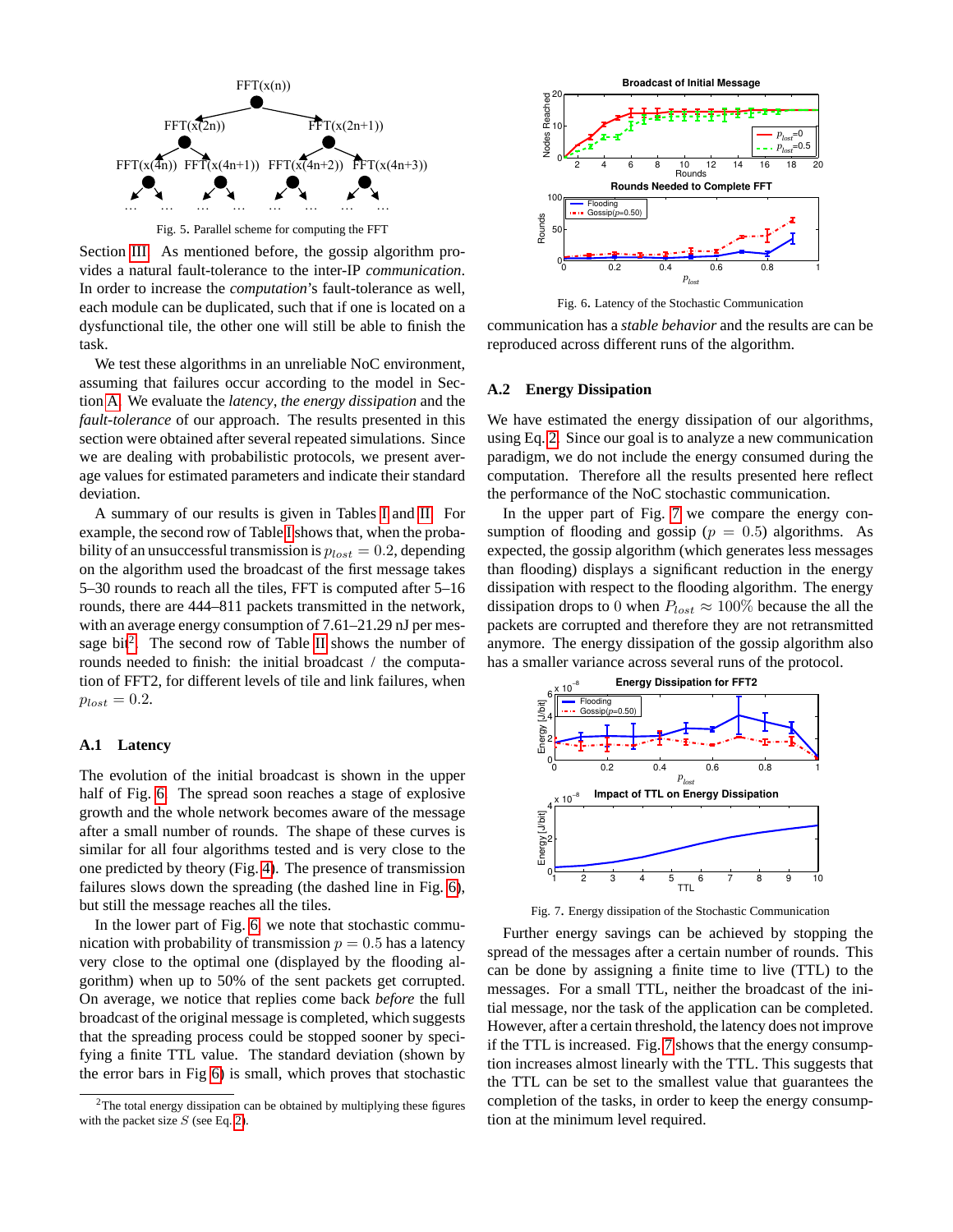TABLE I STOCHASTIC COMMUNICATION IN AN NOC WITH 6.25% DEFECTIVE TILES AND 8.33% DEFECTIVE LINKS

<span id="page-6-0"></span>

| $p_{lost} =$<br>$p_{upset} + p_{send\_miss}$ |       | <b>Initial Broadcast</b> | [rounds] |                                       | <b>FFT2 Computed</b><br>[rounds] |           |      |      | <b>Total Number of Packets</b> |           |      |      | Avg. Energy $\lceil \times 10^{-8} \text{ J/bit} \rceil$ |                 |       |       |
|----------------------------------------------|-------|--------------------------|----------|---------------------------------------|----------------------------------|-----------|------|------|--------------------------------|-----------|------|------|----------------------------------------------------------|-----------------|-------|-------|
| $+ p_{recv\_miss}$                           | Flood | $G$ ossip $(p)$          |          |                                       |                                  | Gossip(p) |      |      |                                | Gossip(p) |      |      |                                                          | $G$ ossip $(p)$ |       |       |
|                                              |       | 0.75                     | 0.50     | 0.25                                  | Flood                            | 0.75      | 0.50 | 0.25 | Flood                          | 0.75      | 0.50 | 0.25 | Flood                                                    | 0.75            | 0.50  | 0.25  |
|                                              |       |                          |          | 16                                    |                                  |           |      | 16   | 471                            | 481       | 619  | 558  | 2.261                                                    | 1.924           | 1.651 | 0.836 |
| 0.2                                          |       |                          | 12       | 30                                    |                                  |           |      | 16   | 444                            | 559       | 811  | 508  | 2.129                                                    | 1.917           | 1.768 | 0.761 |
| 0.4                                          |       | 11                       | -        | $\hspace{1.0cm} \rule{1.5cm}{0.15cm}$ |                                  | 13        | 16   | 20   | 387                            | 1417      | 1289 | 486  | 1.858                                                    | 2.616           | 1.934 | 0.583 |
| 0.6                                          | 19    | 11                       |          | 38                                    | 10                               | 16        | 18   | 39   | 1226                           | 1997      | 1172 | 1700 | 2.942                                                    | 2.995           | .562  | 1.046 |
| 0.8                                          | 22    | 18                       | 46       | 85                                    | 23                               | 25        | 34   | 84   | 4158                           | 2734      | 2080 | 3562 | 4.339                                                    | 2.624           | 1.468 | 1.018 |
|                                              |       |                          |          |                                       |                                  | -         |      | –    | 1864                           | 1410      | 1068 | 466  | 0.334                                                    | 0.253           | 0.191 | 0.083 |

TABLE II IMPACT OF FAILURES ON THE LATENCY OF THE GOSSIP ALGORITHM WITH  $p = 0.5$  (ROUNDS TO COMPLETE: INITIAL BROADCAST / FFT2)

| $p_{lost} =$<br>$p_{upset} + p_{send\_miss}$<br>$+ p_{recv\_miss}$ |       | $p_{tiles} = 0$ |         |                                  |       | $p_{tiles} = 0.125$ |           |                                      | $p_{tiles} = 0.25$ |                                 |                                                      |        |  |
|--------------------------------------------------------------------|-------|-----------------|---------|----------------------------------|-------|---------------------|-----------|--------------------------------------|--------------------|---------------------------------|------------------------------------------------------|--------|--|
|                                                                    |       | $p_{links}$     |         |                                  |       | $p_{links}$         |           |                                      | $p_{links}$        |                                 |                                                      |        |  |
|                                                                    | 0     | 0.083           | 0.166   | 0.25                             | 0     | 0.083               | 0.166     | 0.25                                 | 0                  | 0.083                           | 0.166                                                | 0.25   |  |
|                                                                    | 8/6   | 9/9             | 15/8    | $-19$                            | 8/10  | 7/7                 | 13/<br>13 | $-1$<br>-11                          | 6/8                | $\overline{\phantom{a}}$<br>- 1 | $-1/14$                                              | $-/-$  |  |
| 0.2                                                                | 11/10 | 10/8            | $-1/12$ | $-1/12$                          | 9/12  | $-1/10$             | 23/19     | $-119$                               | $8/-$              | 20<br>$-1$                      | $-117$                                               | $-/-$  |  |
| 0.4                                                                | 9/11  | 16/14           | $-114$  | $-125$                           | 15/10 | 15/16               | $-116$    | $-1$                                 | $-111$             | '37<br>$-1$                     | $-\frac{9}{9}$                                       | $-122$ |  |
| 0.6                                                                | 15/18 | 21/13           | $-122$  | $-125$                           | 43/15 | $-136$              | 21/12     | $-/-$                                | 24/16              | 16<br>$-1$                      | $-117$                                               | $-/-$  |  |
| 0.8                                                                | 33/27 | 46/33           | 83/37   | $-169$                           | 24/53 | $-149$              | 35/46     | $-/-$                                | $-/-$              | $42/-$                          | '39<br>$-1$                                          | $-135$ |  |
|                                                                    | $-1-$ | $-1-$           | $-1-$   | $-1$<br>$\overline{\phantom{0}}$ | $-1$  | $-1-$               | $-/-$     | $ \cdot$<br>$\overline{\phantom{a}}$ | - 1<br>. _         | — <i>1</i>                      | $\overline{\phantom{a}}$<br>$\overline{\phantom{a}}$ | $-1-$  |  |

# **A.3 Fault-Tolerance**

Different types of failures have different effects on the performance of stochastic communication (see Table II). The levels of defective links and tiles do not seem to have a big impact on latency, however the computation of FFT2 will fail completely if these levels are too high, because too many important modules are not working or entire regions of the chip are isolated. The computation of FFT2 succeeds in more cases than the initial broadcast, for instance even with 12.5% faulty tiles and 16.67% faulty links, FFT2 succeeds in almost all the runs of the protocol. The initial broadcast is especially affected by the number of defective links, which can disconnect a region of the chip from the network and prevent those tiles from sending/ receiving messages. However, because of the resource duplication, even in these cases the computation of FFT2 may succeed, if there are enough vital resources left that can communicate with each other.

On the other hand, data upsets seem to have little influence on the chances that FFT2 has to succeed. However upsets do have an impact on the latency and energy dissipation, especially if  $p_{lost} > 0.5$  (see Fig. 8). FFT2 cannot finish with more than 8 non-functional tiles; however, for less than 4 stopped tiles, it will eventually succeed with levels of data upsets as high as 90%, even if it requires 100 rounds to do so.

## V. DISCUSSION AND FUTURE WORK

The communication paradigm introduced in this paper has many interesting properties. Its main advantage over traditional interconnection schemes is the *intrinsic tolerance* to DSM failures, as stochastic communication tolerates high levels of data upsets without needing retransmissions. The protocol also of-



Fig. 8. Impact of data upsets on latency and energy dissipation

fers a tradeoff between performance and energy consumption which can be tuned by varying the transmission probability. We have started an in-depth study of how *synchronization faults* affect our scheme's performance, and the preliminary results indicate that stochastic communication has a very good tolerance to timing errors as well.

We have also compared our technique with a bus-based solution for the FFT2 application. Both implementations use a  $0.25\mu$ m technology. The length of the bus is equal to the side of the tile-based grid, and the modules were placed on both sides of the bus. Based on these parameters we calculated that the bus has a maximum working frequency of 43 MHz and it dissipates  $21.6 \cdot 10^{-10}$  J for every bit transmitted, while in the case of the tile-based architecture a link has a maximum working frequency of 381 MHz and it dissipates  $2.4 \cdot 10^{-10}$  J per bit. The links in this case are faster because they are shorter than the bus in the classical solution. Note that the bus-based